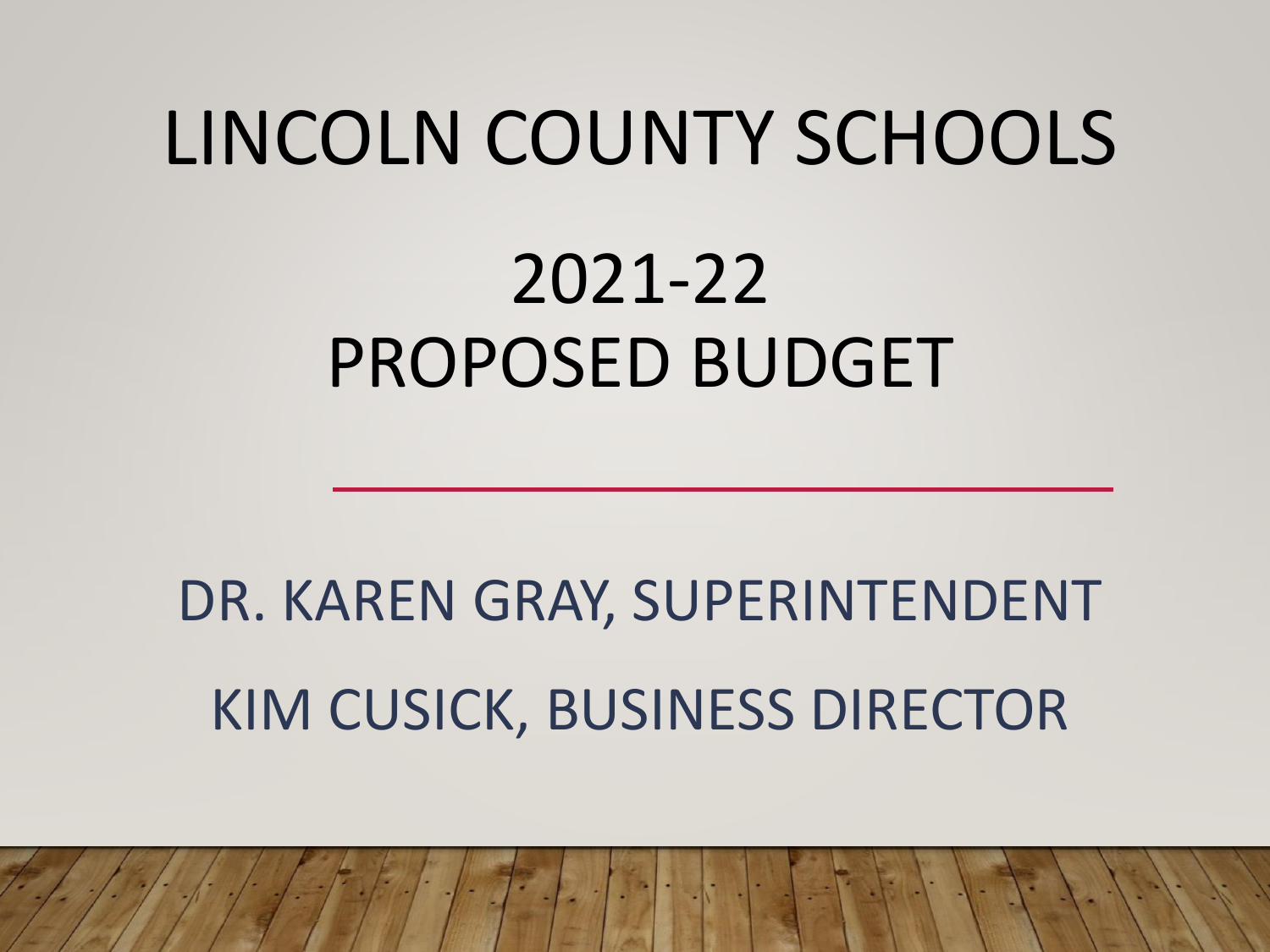#### • Budget Committee Responsibilities

- Receive the Proposed Budget Document and Budget Message
- Receive public comment and questions on the Proposed Budget during scheduled meetings (May 20, 24 & 26)
- Discuss, deliberate and test the budget against district goals, revising if necessary
- Approve the Proposed Budget and tax levy amounts, and specify the maximum property tax rate (determined by the County)
	- Majority vote of the entire committee, not a majority of those present at the meeting, is required to approve the budget
	- This year a quorum is 5 (1 more than half of the committee)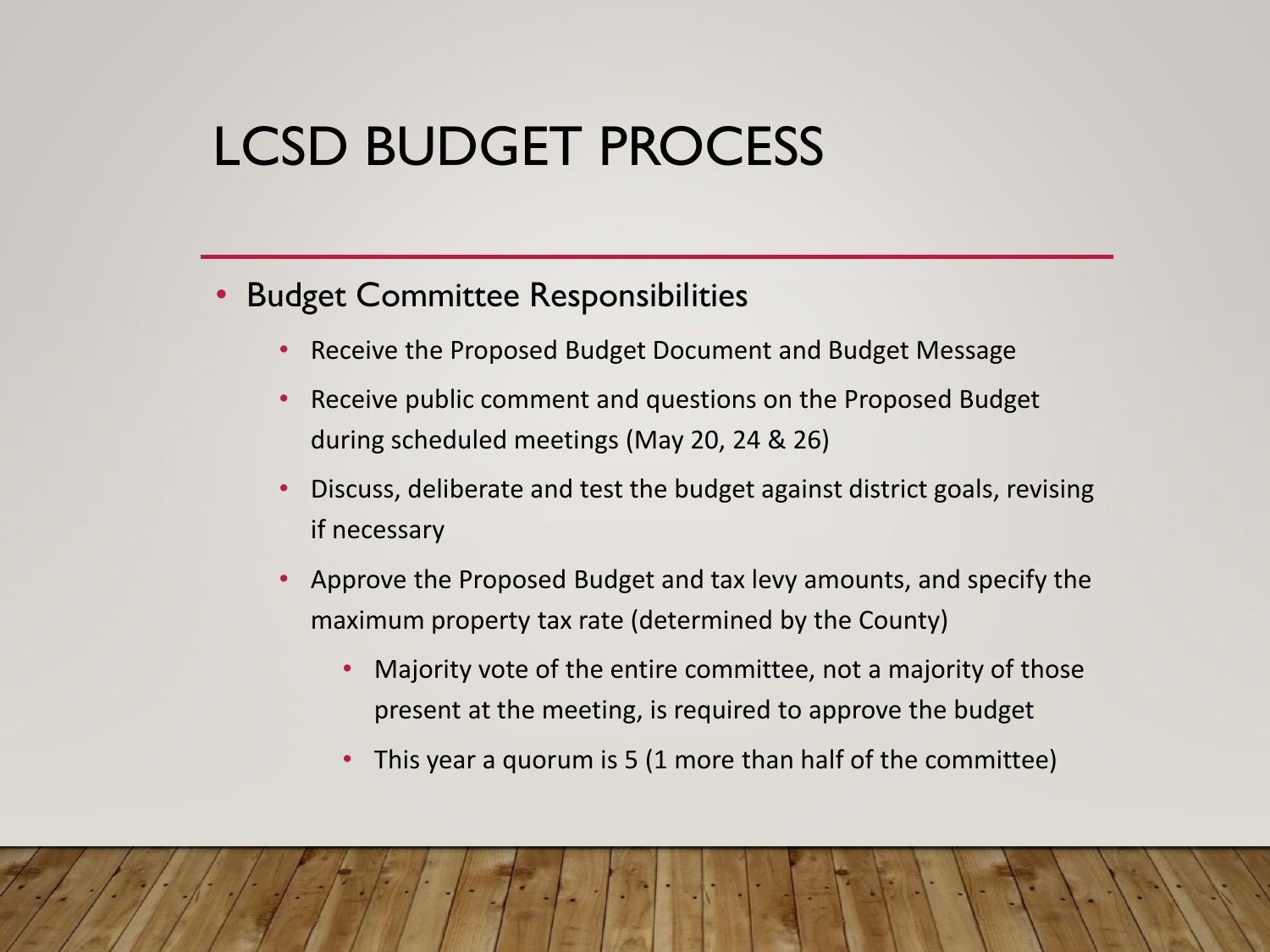#### • Budget Committee Member Cautions

- Public Meeting Laws Apply
	- All meetings must have public notice and minutes are required
		- District staff handles all public notices and minutes
	- Members may NOT meet with more than 4 other Budget Committee members to discuss the budget outside of the scheduled and noticed meetings
- Oregon Ethics Laws Apply
	- May be related to District staff but must publicly disclose
	- Potential/Actual Conflicts of Interest must be publicly disclosed and may require abstention from voting
	- May not use their position for personal gain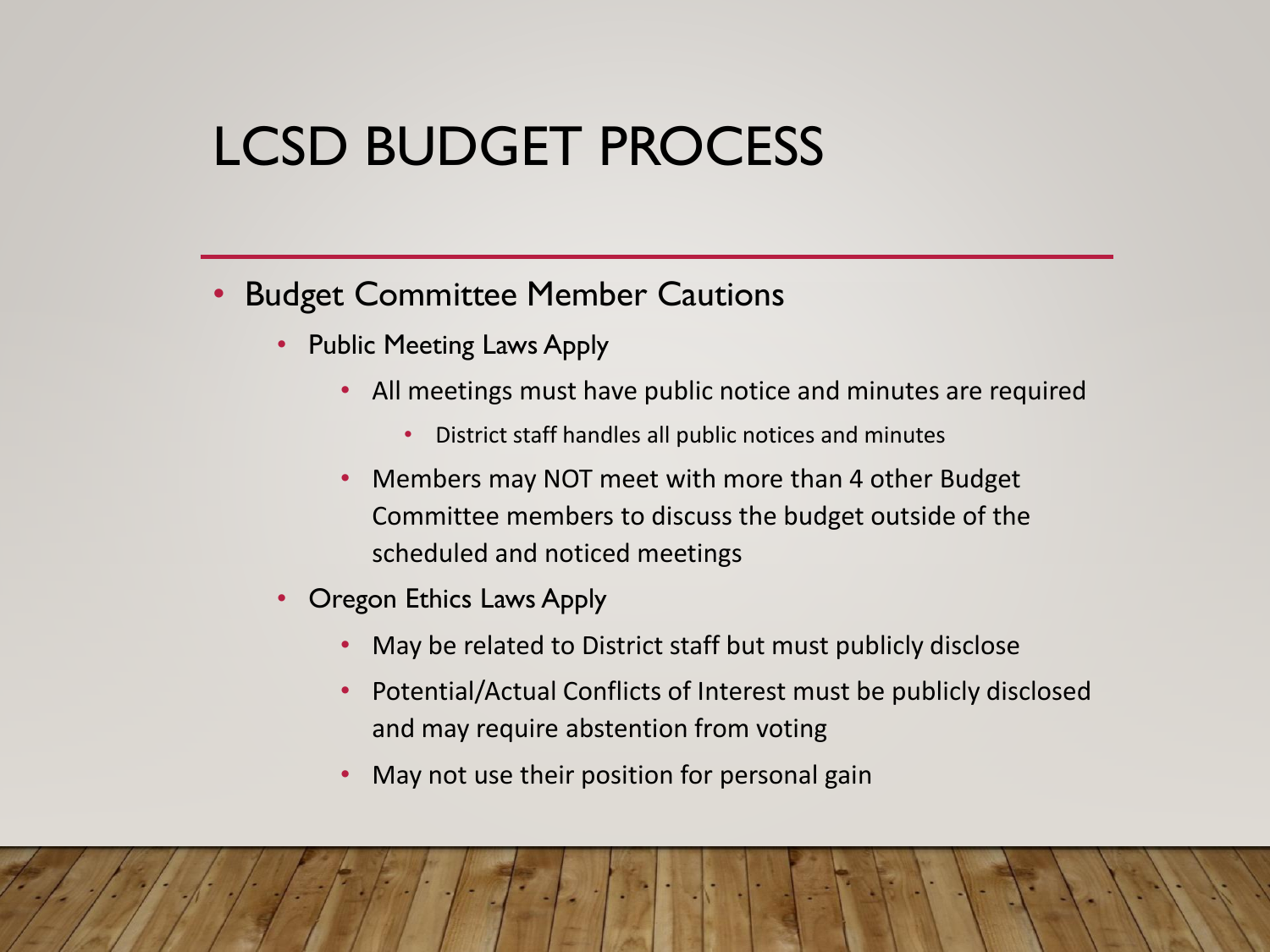#### • Budget Committee Responsibilities

- Approved Budget must be for an educational plan previously determined by the Board
- The committee may not:
	- Add or delete programs
	- Adjust staffing or negotiated contracts, including Collective Bargaining Agreements with employees and contracted services such as food services, custodial or transportation
	- Develop policies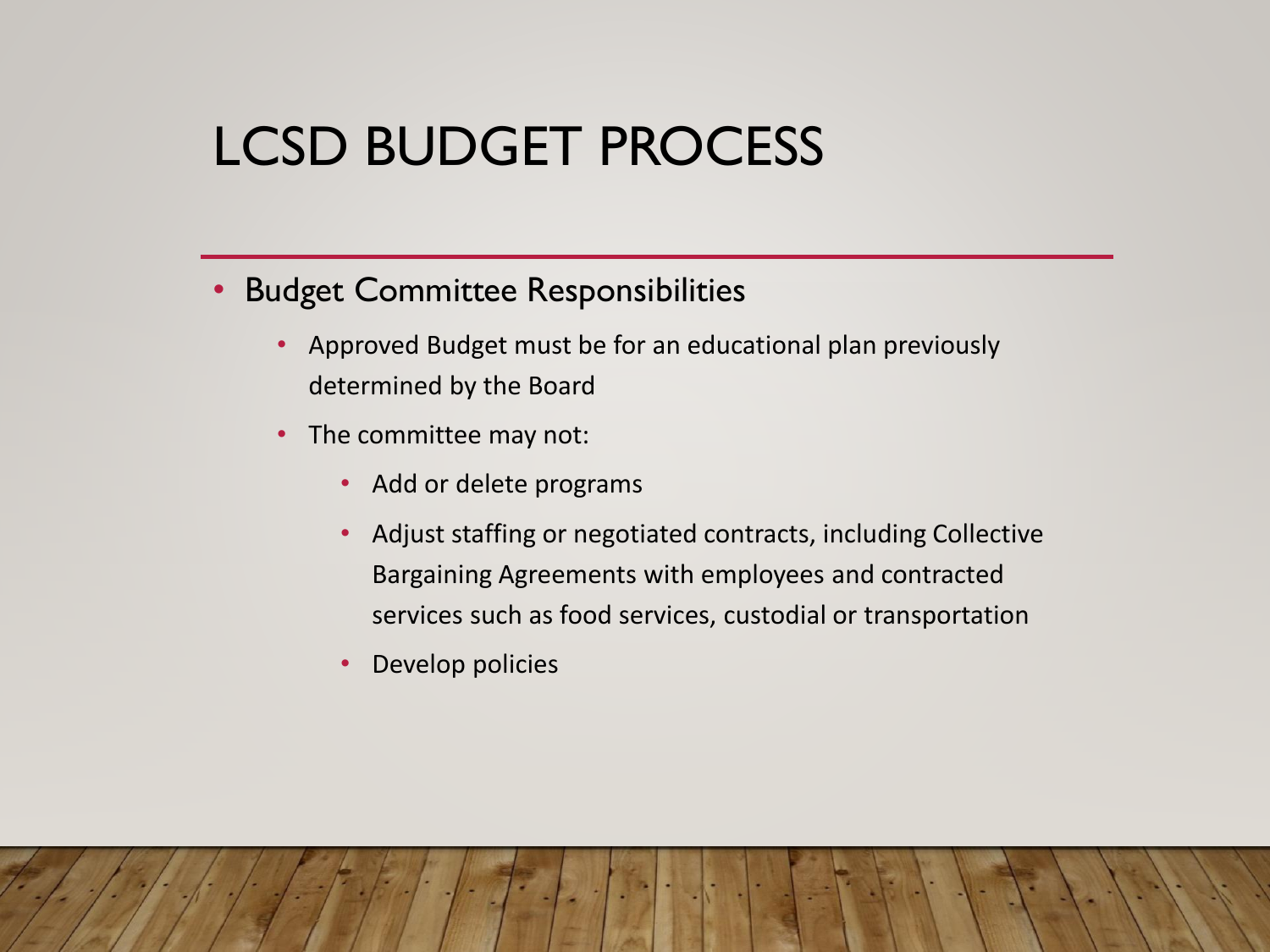#### • Budget Committee Responsibilities

- Ask questions about the Proposed Budget
	- May request additional information from District staff
	- Requests should be made through the Superintendent if not during a committee meeting
- May adjust General Fund discretionary budget lines by up to 10% of the General Fund budget within the following restrictions:
	- 61% of the budget is payroll
	- Another 18% is contracted services
	- 7% is the required Unappropriated Ending Fund Balance
	- Funds other than General Fund are restricted and budgets cannot be changed by the budget committee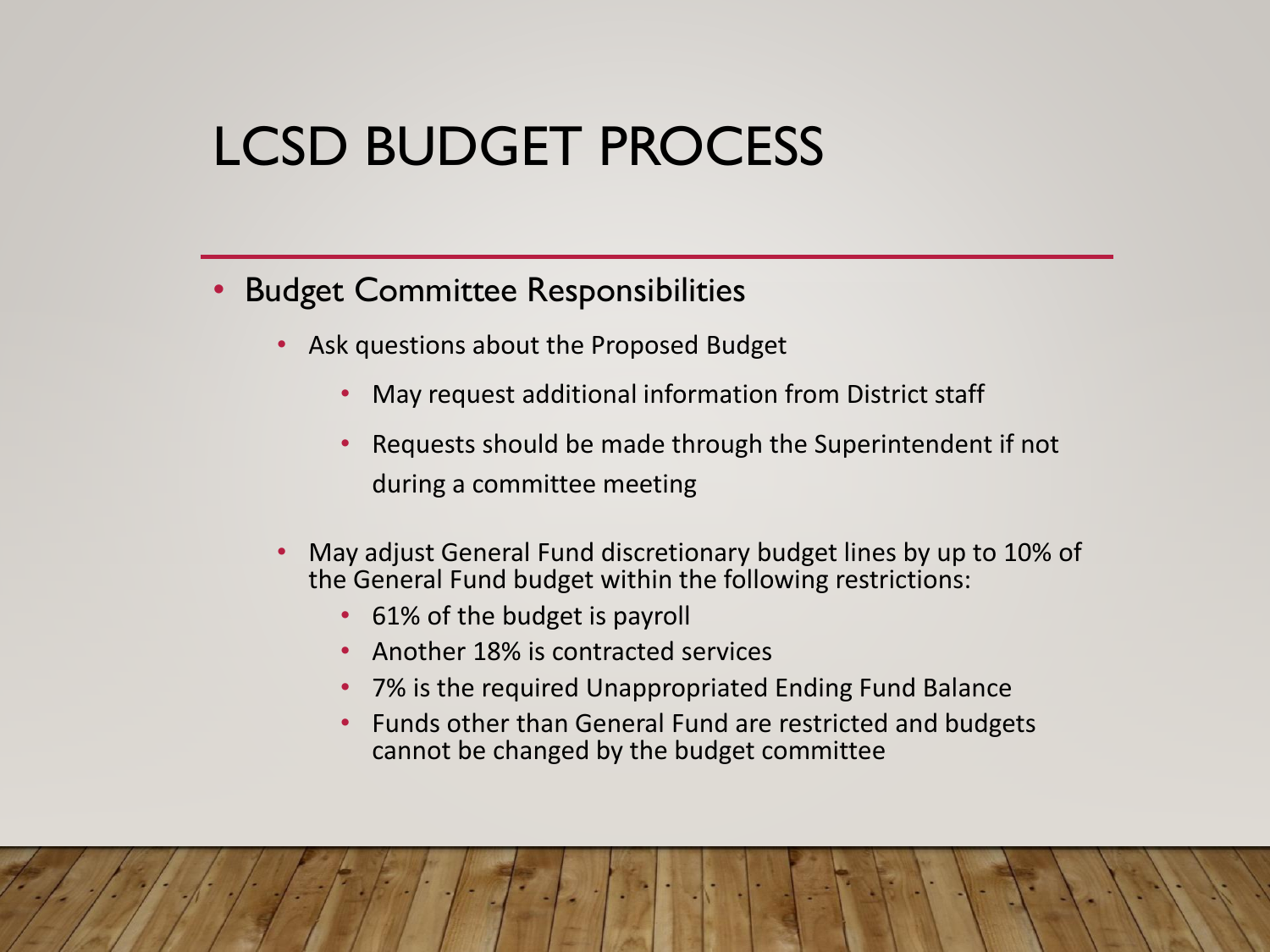- Once the budget is approved, the budget committee's work is done for the year
- Approved Budget Notice will be posted to the District website
- Public Budget Hearing notice with Financial Summary will be published in the News Times and on the District website
- Board conducts a Public Hearing June 8, 2021 on the 2021-22 Approved Budget
- Board Adopts the 2021-22 Budget at their regular board meeting June 8, 2021
	- Board Adoption Required prior to June 30, 2021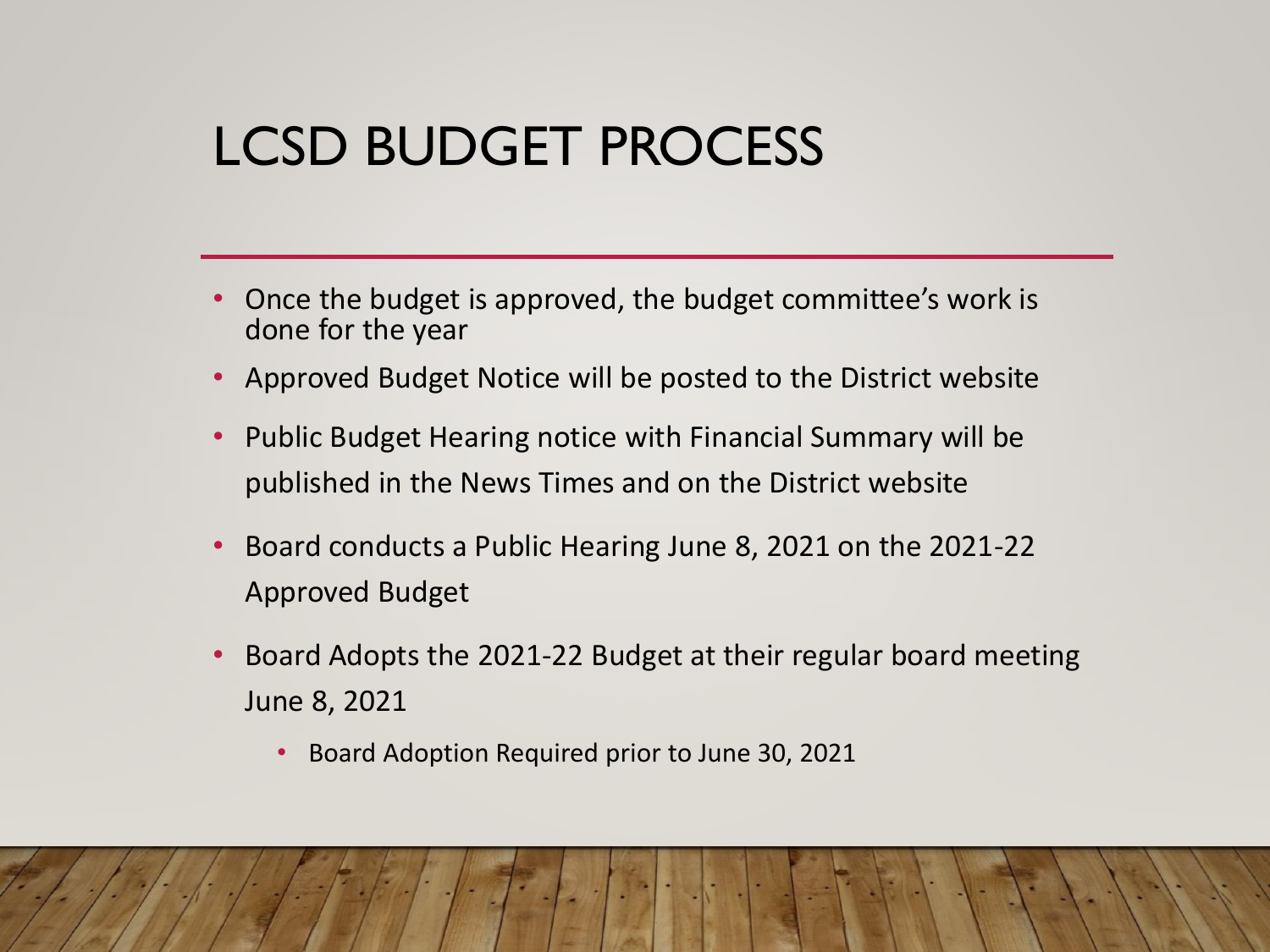2021-22 State School Fund (SSF) Revenue:

- The Governor proposed a \$9.1 billion SSF budget
- The Legislature just passed a \$9.3 billion SSF budget
- Districts around the state were asking for \$9.6 billion
- At \$9.3 billion, LCSD has a roughly \$3.3 million shortfall
	- The May Economic Forecast yesterday was extremely positive and state reserves are expected to increase
	- \$9.4 billion is now a possibility that would give LCSD another \$460,000 to offset the amount of Beginning Fund Balance used to balance the budget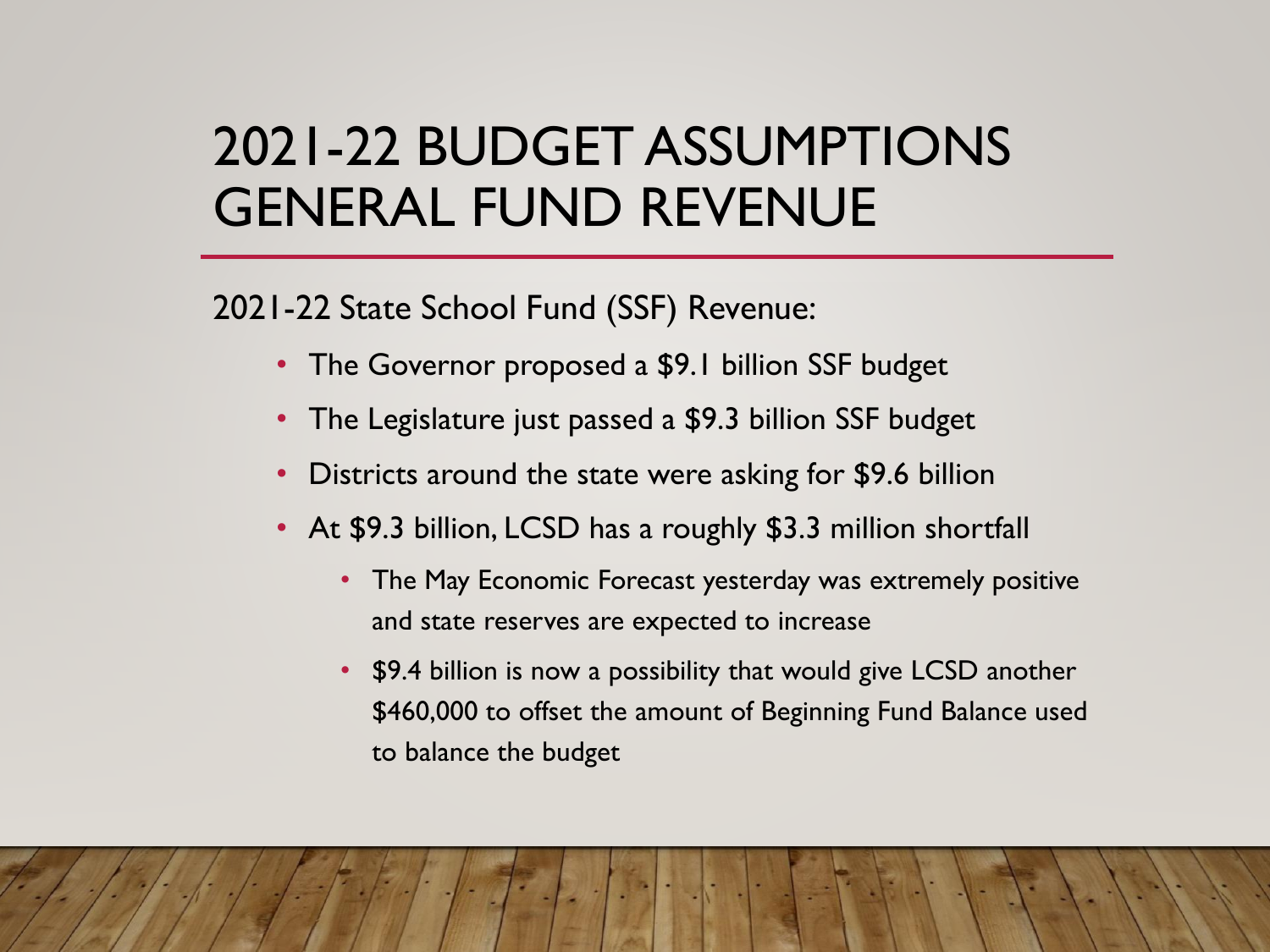- 2021-22 State School Fund (SSF) Revenue
	- The proposed budget is based on a \$9.3 billion biennial SSF budget
	- Distributed on a 49/51% split
	- 6,730.3 budgeted ADMw
	- \$8,630 per ADMw General Purpose Formula Rate
	- \$58,084,798 General Purpose Grant
		- Loss of (\$1,817,022) compared to 2020-21
		- Down 1.39% due to reduction in ADMw
		- This is dependent upon the recovery of  $\frac{1}{2}$  our ADMw loss
		- At \$9.4 billion we are still down (\$1,357,022) in revenue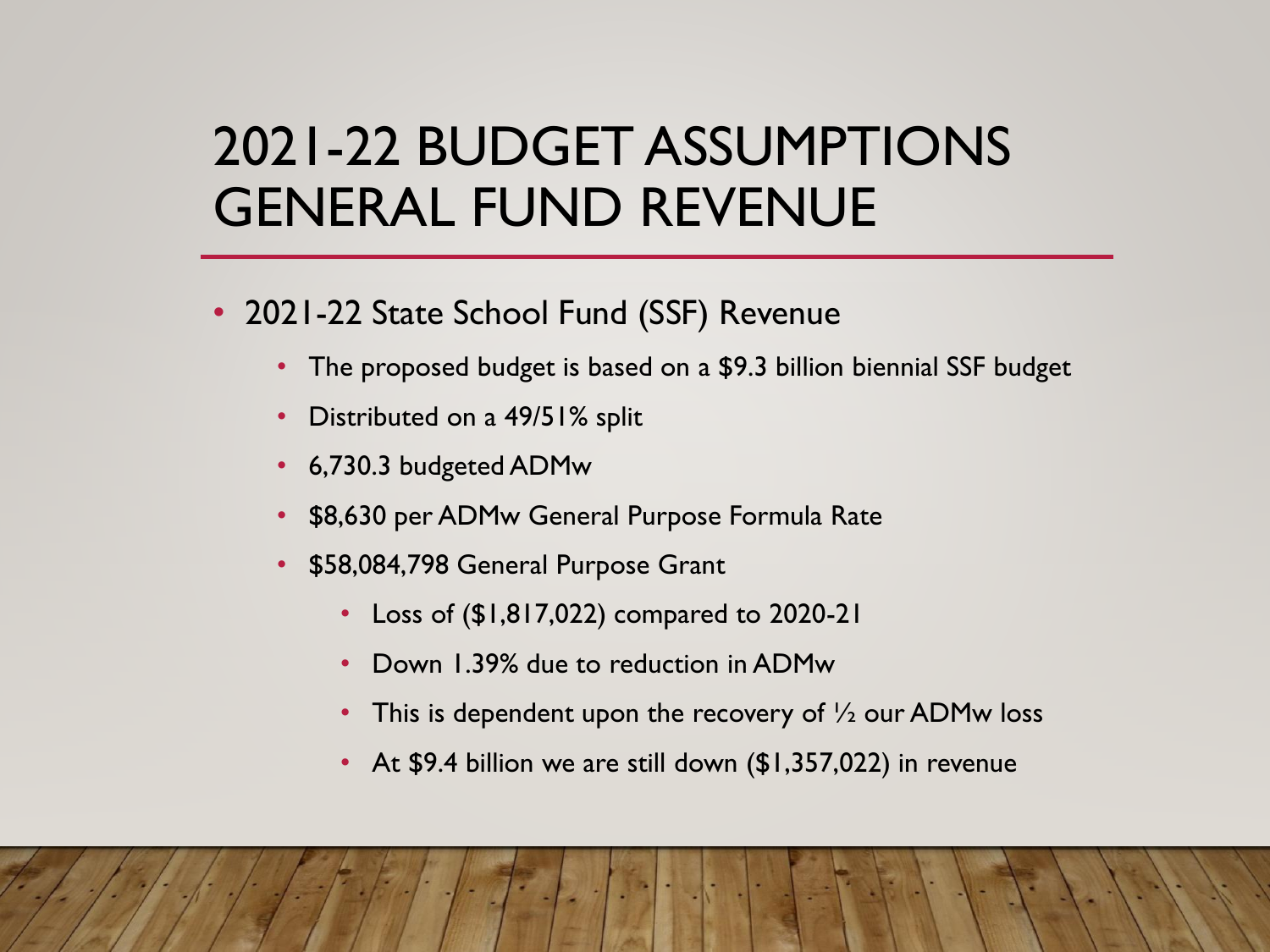The District used updated figures to determine a higher ADMw than is shown on the 21/22 SSF Estimate

|                                                                         | Loss<br><b>Calculation</b> | <b>ADMw</b><br><b>Calculation</b> |
|-------------------------------------------------------------------------|----------------------------|-----------------------------------|
| ODE 21/22 Estimate at 3/1/21 (page 9s)<br><b>Based on December ADMr</b> |                            | 6,684.65                          |
| 19/20 Final ADMw                                                        | 7,029.95                   |                                   |
| 20/21 ADMw at 2/26/21                                                   | 6,430.65                   |                                   |
| Difference (Loss)                                                       | 599.30                     |                                   |
| Regain $\frac{1}{2}$ Loss                                               |                            | 299.65                            |
| <b>Budgeted ADMw</b>                                                    |                            | 6,730.30                          |
| <b>Difference</b>                                                       |                            | 45.65                             |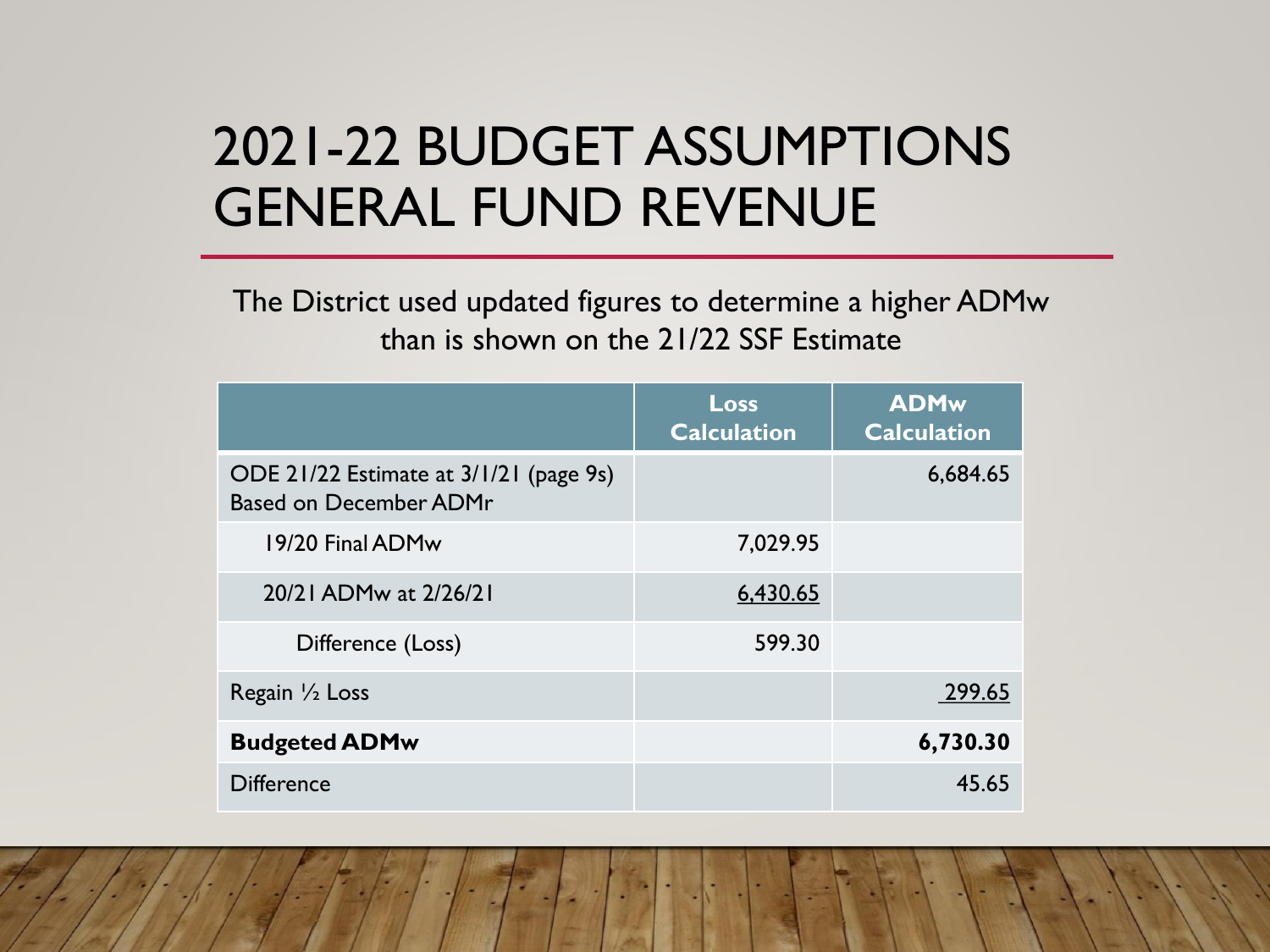- Budgeted revenue is dependent upon recovering at least half of our student ADMw losses
- Failure to recover the ADMw could mean a further \$2.5 million loss of SSF revenue at a \$9.3 billion SSF

| <b>SSF Revenue</b><br><b>Estimates</b> | <b>ADMw</b> | \$/ADMw | <b>Revenue</b> |
|----------------------------------------|-------------|---------|----------------|
| <b>Budgeted</b>                        | 6,730.3     | \$8,630 | \$58,082,489   |
| 20/21 at 4/22/21                       | 6,435.65    | \$8,630 | \$55,539,660   |
| <b>Difference</b>                      | (294.65)    |         | (\$2,542,829)  |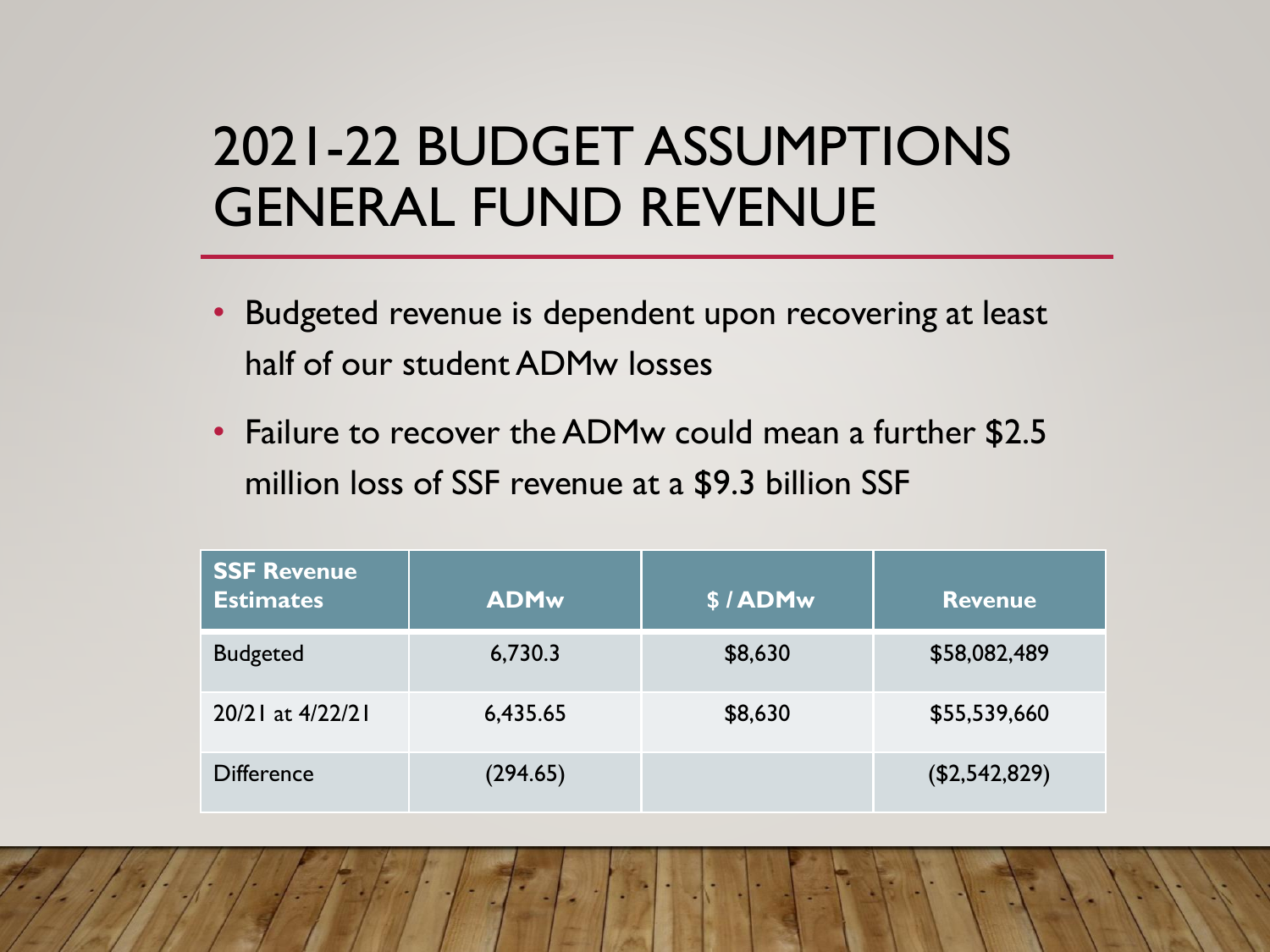- Beginning Fund Balance Used:
	- \$1,003,000 School Discretionary Carryover
	- \$1,000,000 To Balance the Budget (one-time funds)
	- \$3,340,000 Offset with Contingency (one-time funds)
		- To mitigate losses if SSF or ADMw is lower than expected
	- \$ 750,000 Offset with Contingency regular set aside
	- \$4,908,299 Required 7% Unappropriated Ending Fund Balance
		- No longer coupled with Contingency to meet the 7%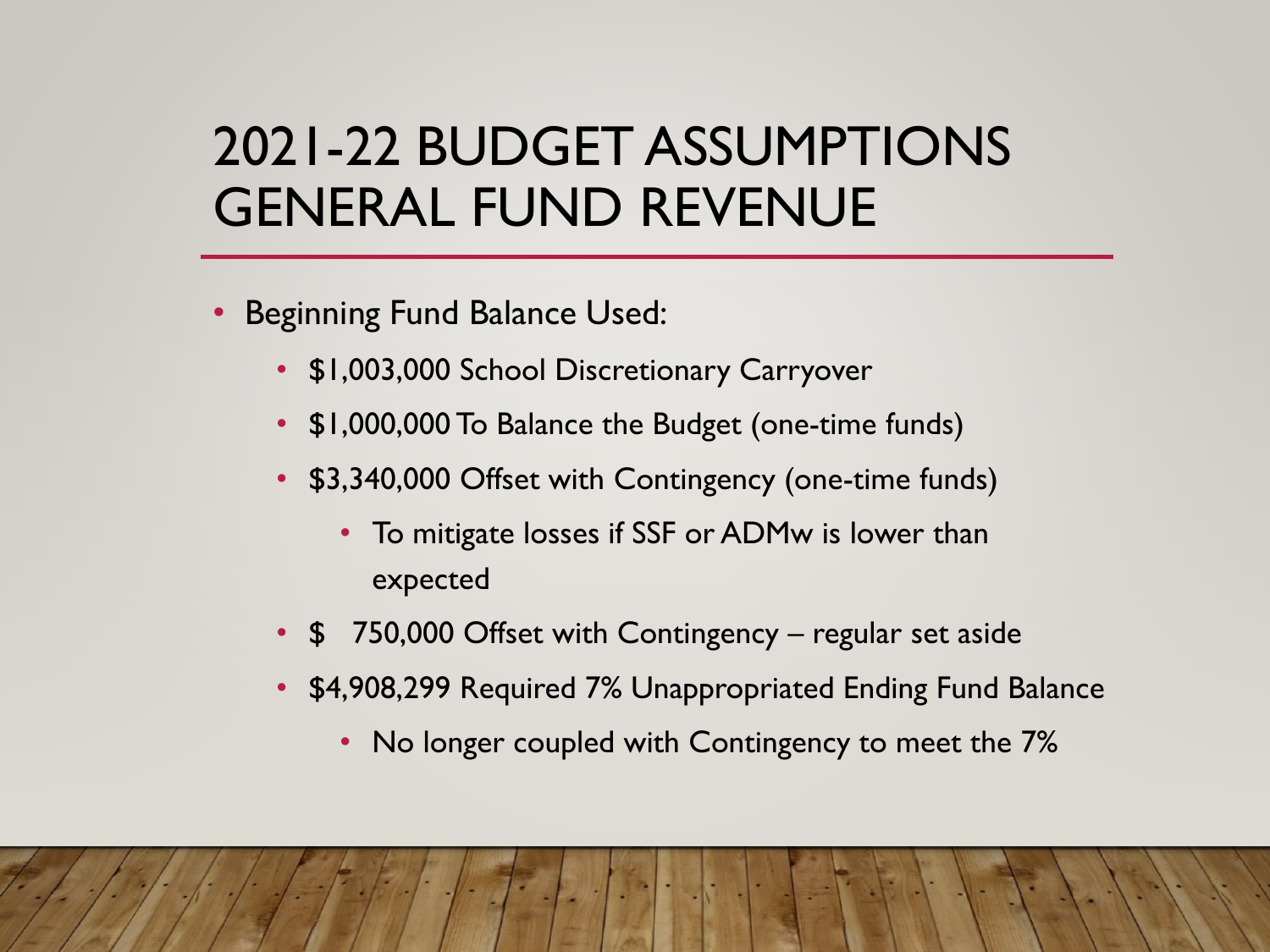Other Revenue Assumptions:

- LBL ESD Tier II Funding
	- \$ 90,000 1.0 FTE West Area School Resource Officer (agency TBD)
	- \$ 45,000 1.0 FTE East/South Area School Resource Officer
	- \$102,481 .7 FTE Early Childhood Coordinator
	- \$83,000 .88 FTE SIS Support Specialist
- Rental revenue decreased \$45,000 due to prepayment by LBL ESD of long term lease on Early Childhood Center
- Grant Indirect Rate revenue increased \$600,000 due to increased number of grants – full amount not budgeted as revenue depends on actual grant expenditures.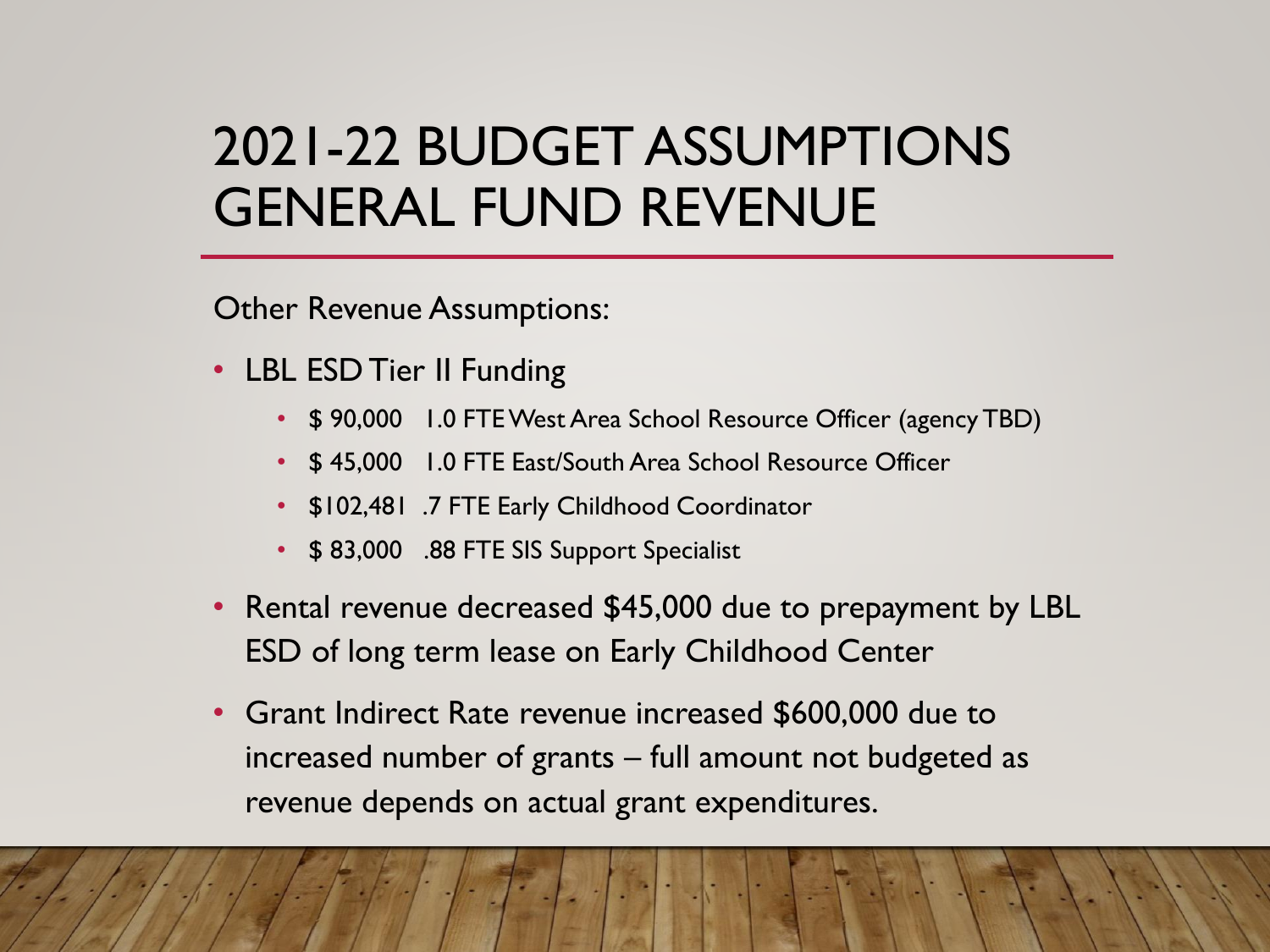| <b>Positions Moved from General Fund</b>   | <b>FTE</b> | <b>SIA -Moved in</b><br>20/21 | <b>SIA</b> | <b>CRRSA</b> |
|--------------------------------------------|------------|-------------------------------|------------|--------------|
| <b>Elementary Counselors</b>               | 6.0        | \$618,014                     |            |              |
| Reading/Math TOSAs                         | 2.0        | \$262,278                     |            |              |
| <b>Hispanic Family Liaison</b>             | 1.0        | \$60,237                      |            |              |
| Music Teachers (.5 FTE in 20/21)           | 6.97       | \$42,118                      | \$625,146  |              |
| <b>School Nurses</b>                       | 3.0        |                               | \$346,477  |              |
| K-5 Online Program Teachers                | 6.0        |                               |            | \$537,929    |
| K-12 Online Program Assistant (Classified) | 1.0        |                               |            | \$60,976     |
| Teacher Reductions if ADMw remains low     | 7.0        |                               |            | \$710,674    |
| <b>Total General Fund Relief</b>           | 32.97      | \$982,647                     | \$971,623  | \$1,309,579  |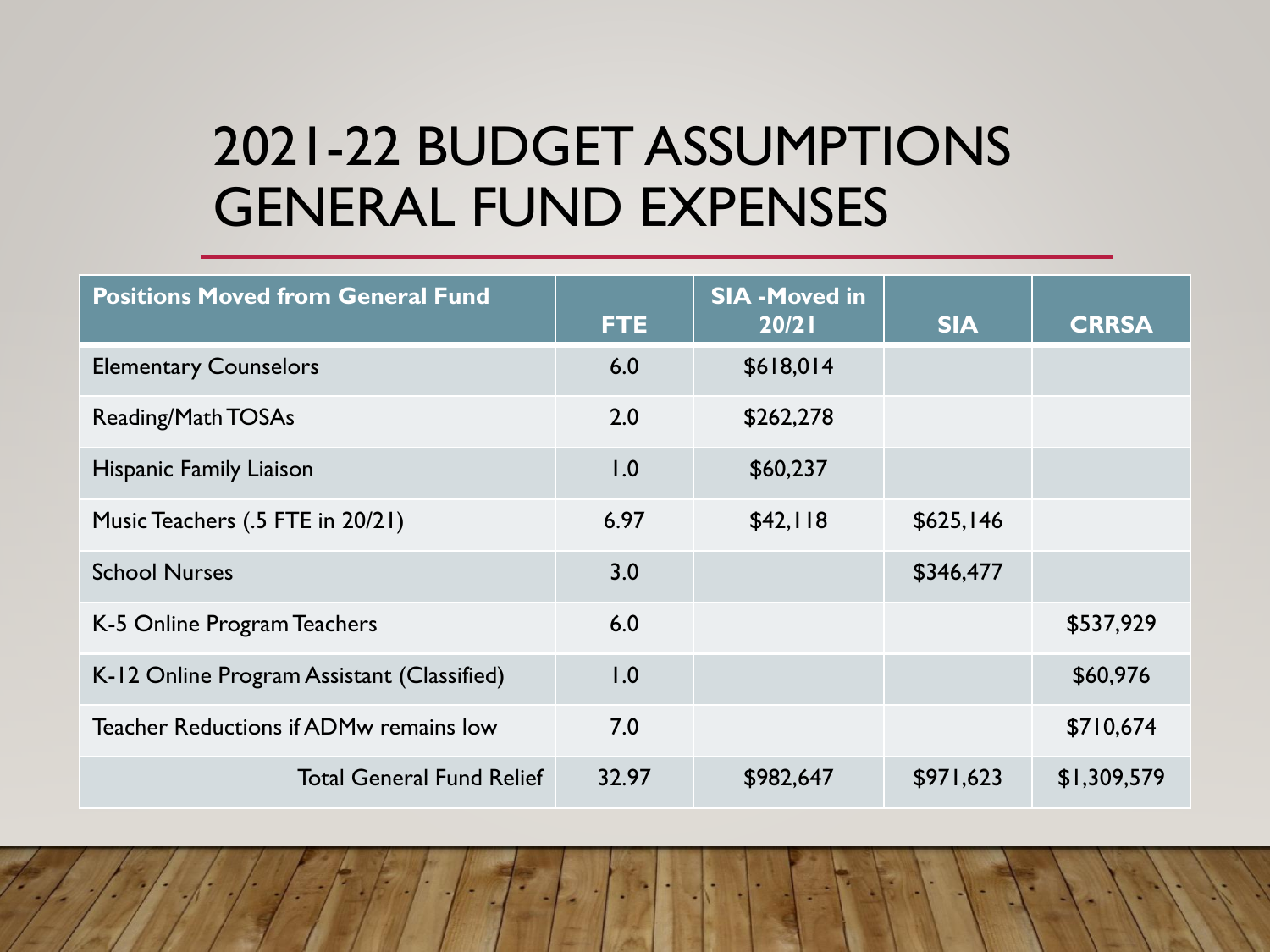- Total New Adjustments to Balance at \$9.3 billion SSF
	- \$ 971,623 Expenditures moved to SIA
	- \$1,309,579 Expenditures moved to CRRSA \*
	- \$1,000,000 Beginning Fund Balance Revenue \*
		- Total \$3,281,202

 $*$  \$2,309,579 one-time funding will be gone in 23/24

- Need an additional 380.2 ADMw to fill the gap at \$9.3 billion
	- $\cdot$  (\$3,281,202/\$8,630 = 380.2 ADMw)
	- Need 679.85 Total ADMw recovery for full funding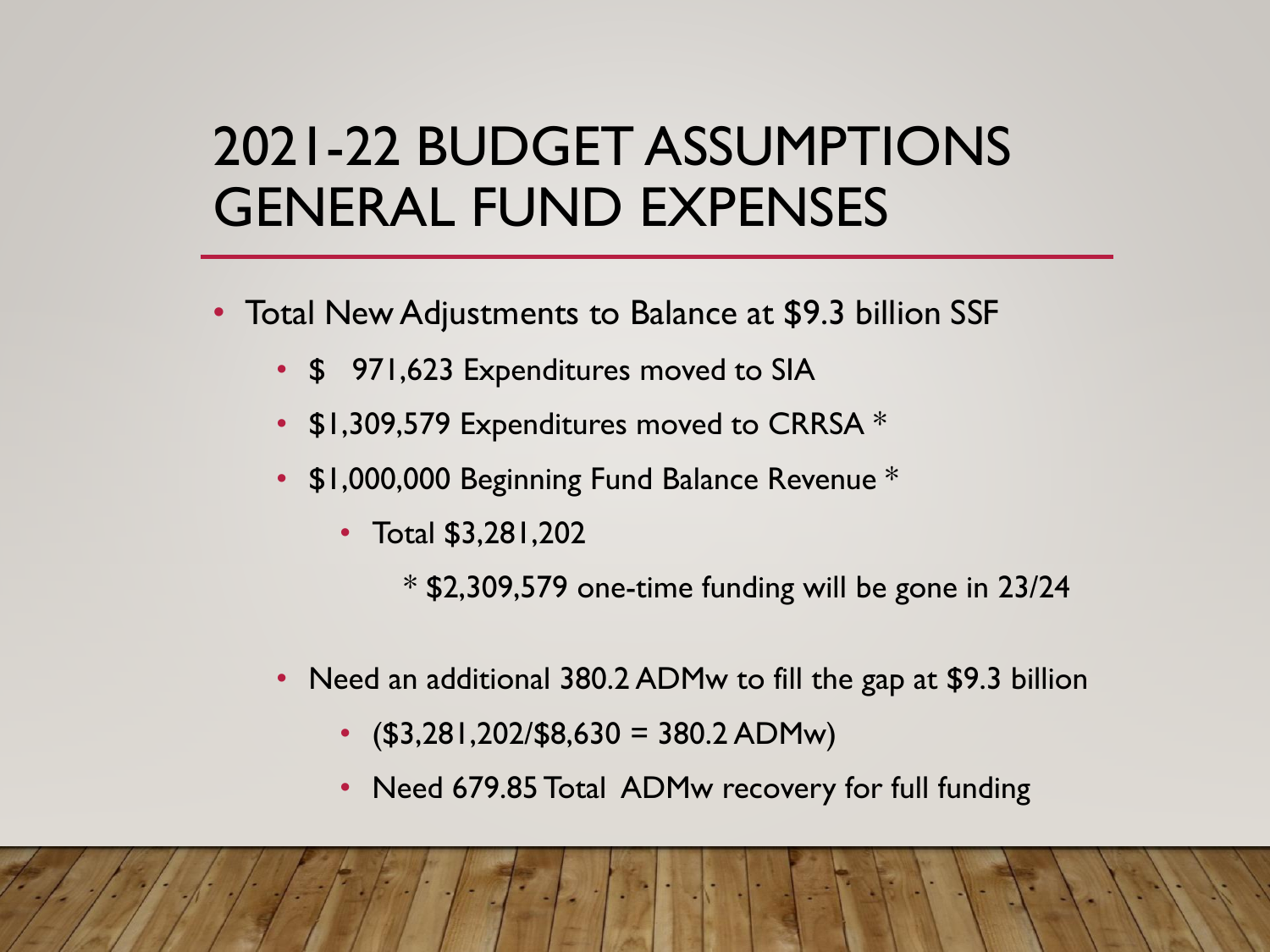- Employees
	- All allocations were based on existing staffing
	- A 2% COLA with step was used for all staff
		- This is an average rollup cost used in years when contract negotiations are not finalized.
		- The district is negotiating with the Licensed and Classified Unions as well as the Confidential/Exempt Supervisory Group
- Health Insurance
	- Licensed/Admin cap increased \$50 to \$1,490.39 based on negotiations
	- Classified cap increased \$50 per contract to \$1,540.39
	- Confidential/Exempt/Supervisory remains at \$1,692.37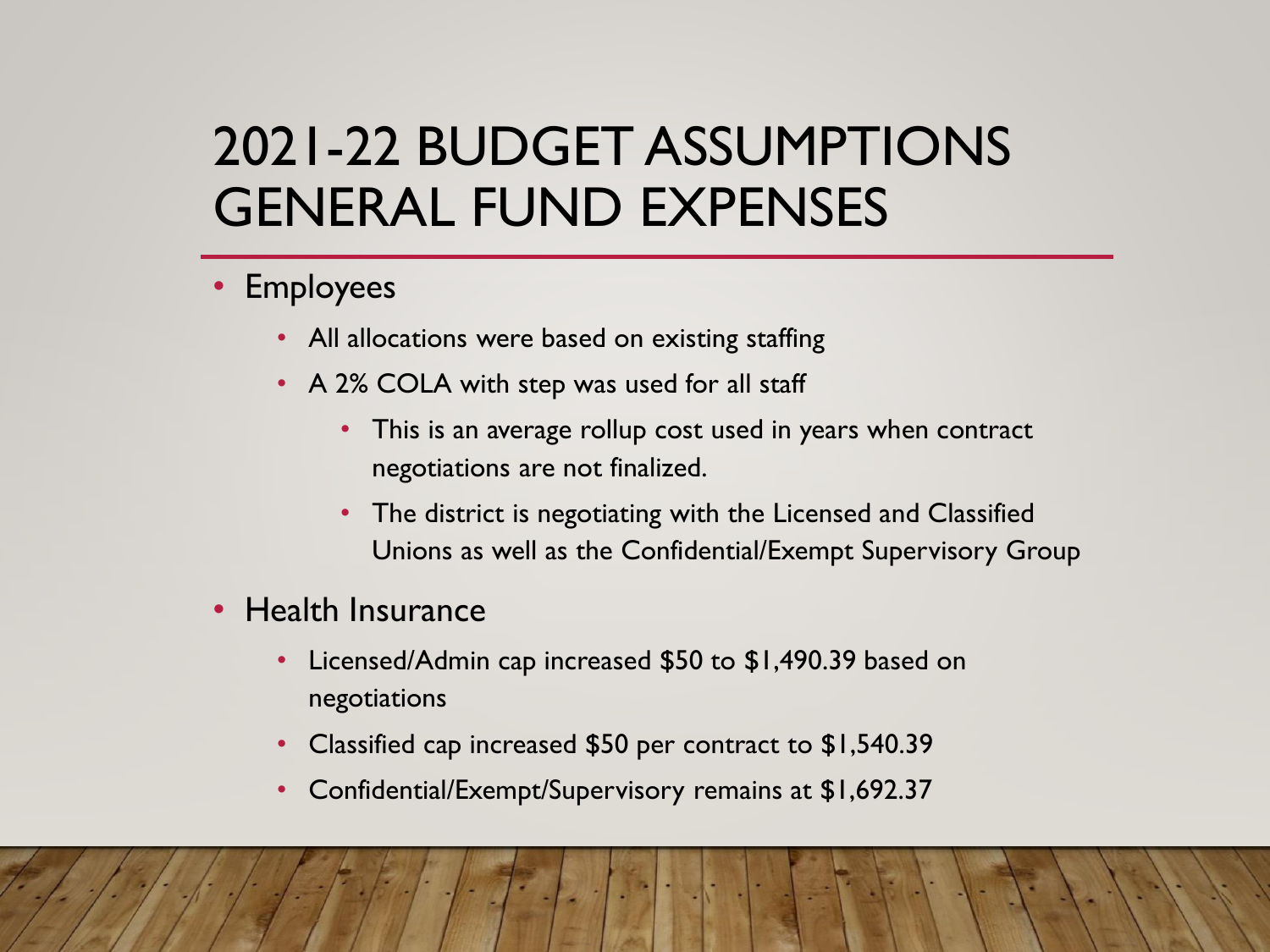#### • PERS

- Debt Service rate charged against payroll remains at 19%
	- We are building reserves for future bond payments
- 40.06% rate relief continues due to bonding our Unfunded Actuarial Liability in 2002 and 2003.
	- Without the bonds LCSD would pay a 26.78% contribution rate
	- The actual employer contribution rates are 0% for T1/T2 and .05% for OPSRP
- LCSD continues to "pick up" the employee 6% contribution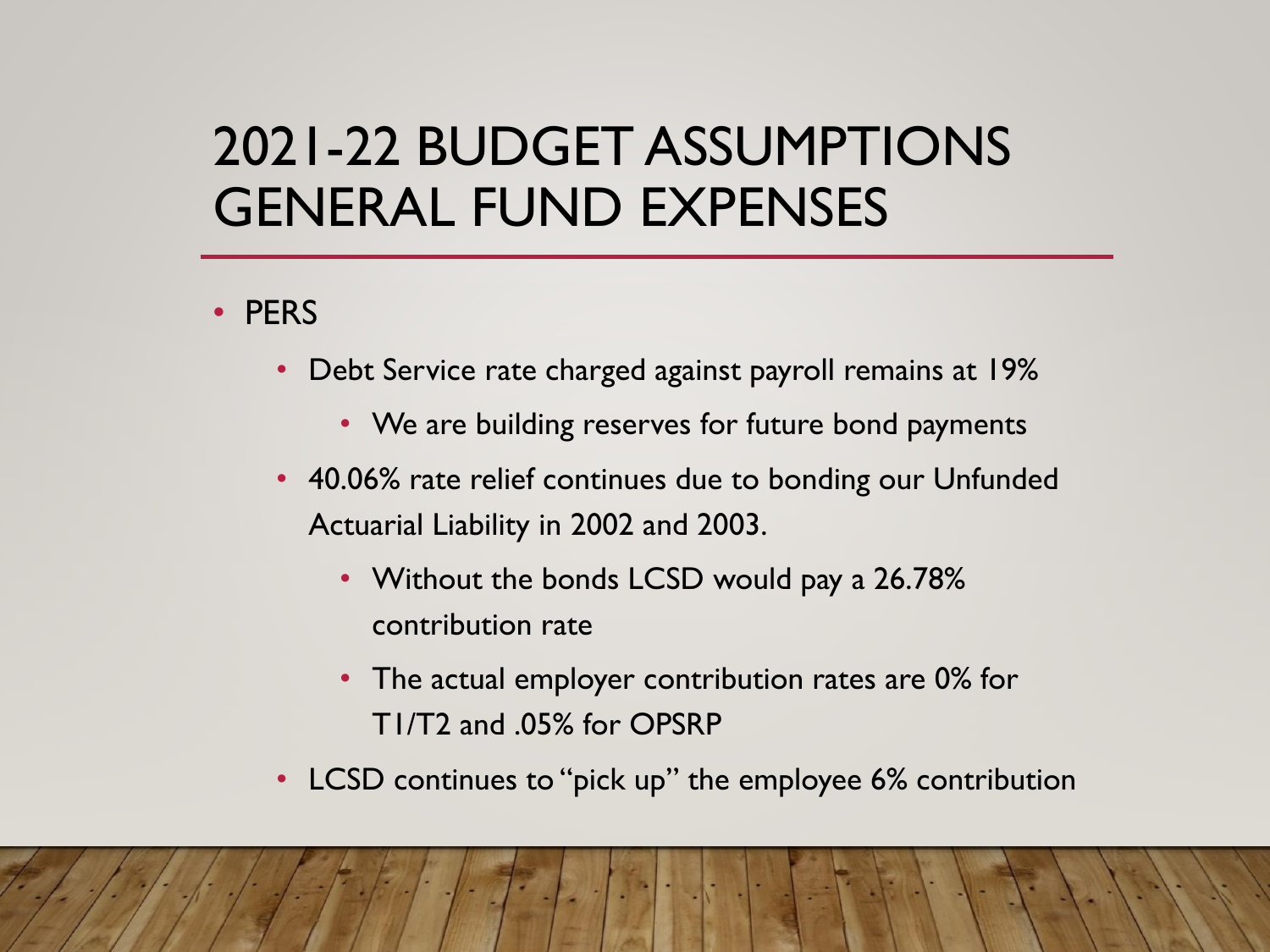#### PERS DEBT SERVICE FUND 320

#### **PERS Rate Comparisons**

|                 | (A)                         | (B)                                     | (C)                                      | (D)                                                           | (E)                                            | (F)                                            | (G)                                           | (H)                                       | (1)                                       |
|-----------------|-----------------------------|-----------------------------------------|------------------------------------------|---------------------------------------------------------------|------------------------------------------------|------------------------------------------------|-----------------------------------------------|-------------------------------------------|-------------------------------------------|
| <b>Biennium</b> | Pension<br>Contrib.<br>Rate | <b>IAP</b><br><b>Member</b><br>Redirect | Side<br>Account<br>Rate<br><b>Relief</b> | <b>Excess Rate</b><br>Relief due to<br>Side Acct<br>$(A-B-C)$ | <b>Employer</b><br>Contrib.<br>Rate<br>(T1/T2) | <b>Employer</b><br>Contrib.<br>Rate<br>(OPSRP) | Charged<br>to Payroll<br>for Debt<br>Payments | Total<br>Charged<br>for PERS<br>$(E+F+G)$ | <b>Net</b><br><b>Savings</b><br>$(A+B-H)$ |
| $2017 - 19$     | 26.70%                      |                                         | $-36.74%$                                | $-10.04%$                                                     | 0%                                             | .50%                                           | 21.25%                                        | 21.75%                                    | 4.95%                                     |
| $2019 - 21$     | 31.97%                      |                                         | $-41.37%$                                | $-9.4%$                                                       | $0\%$                                          | .06%                                           | 19%                                           | 19.06%                                    | 12.91%                                    |
| $2021 - 23$     | 29.23%                      | $-2.45%$                                | $-40.06%$                                | $-13.28%$                                                     | $0\%$                                          | .05%                                           | 19%                                           | 19.05%                                    | 7.73%                                     |

- **PERS Side Account Balance at**  $12/31/17 = $ 77,976,303$
- **PERS Side Account Balance at**  $12/31/19 = 574,991,893$ 
	- These funds are only available to help offset our PERS rates and cannot be accessed in any other way at this time
	- **EXCESS Rate Relief is unused at this time Contribution rate can't be less than 0%**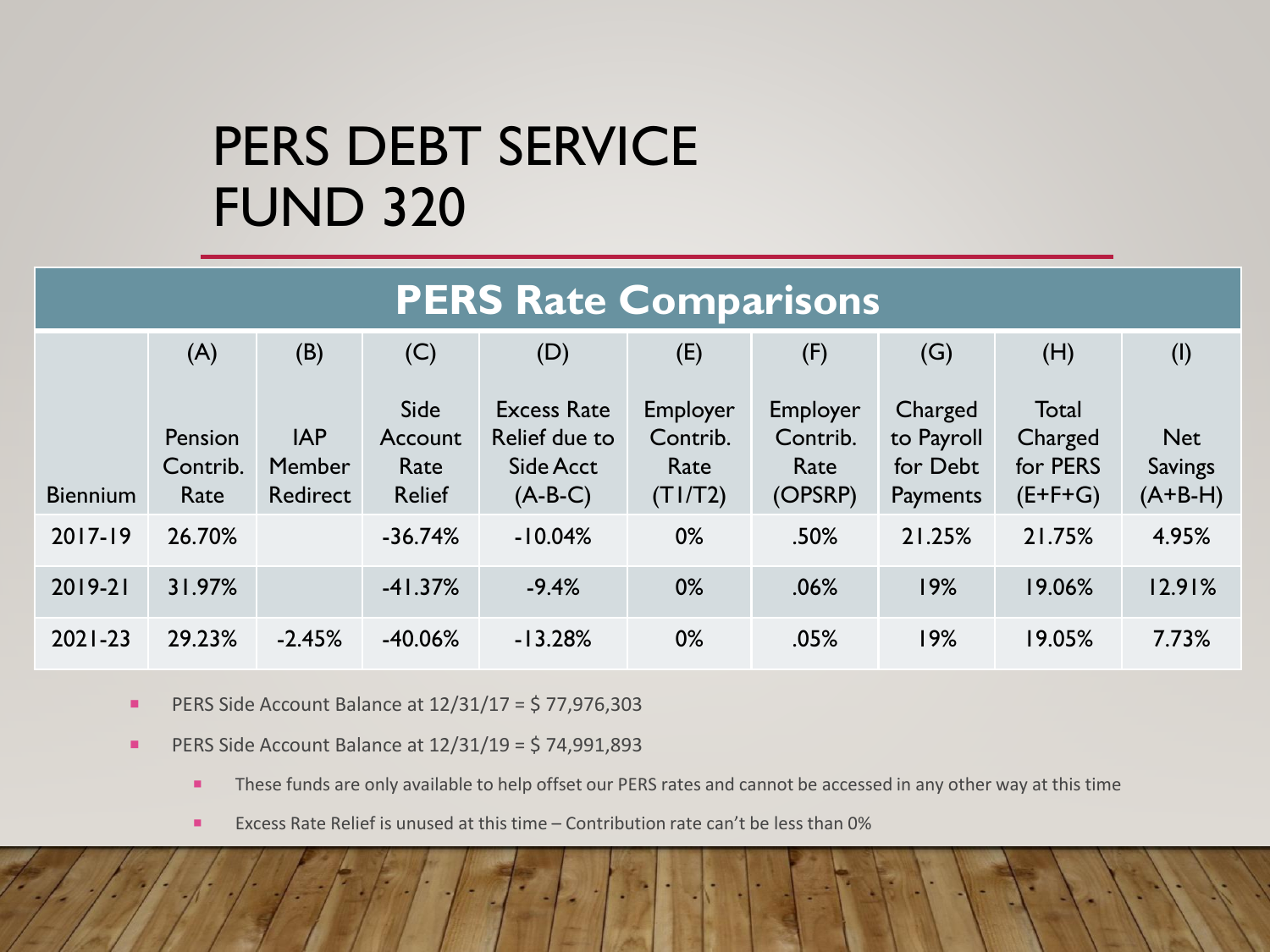- Contracted Services
	- ESS West negotiated with no increase
	- First Student at contracted 2.5% increase
	- Sodexo Custodial
		- 1.3% CPI
		- .75 cent wage increase
		- Retain 2.5 FTE added in 20/21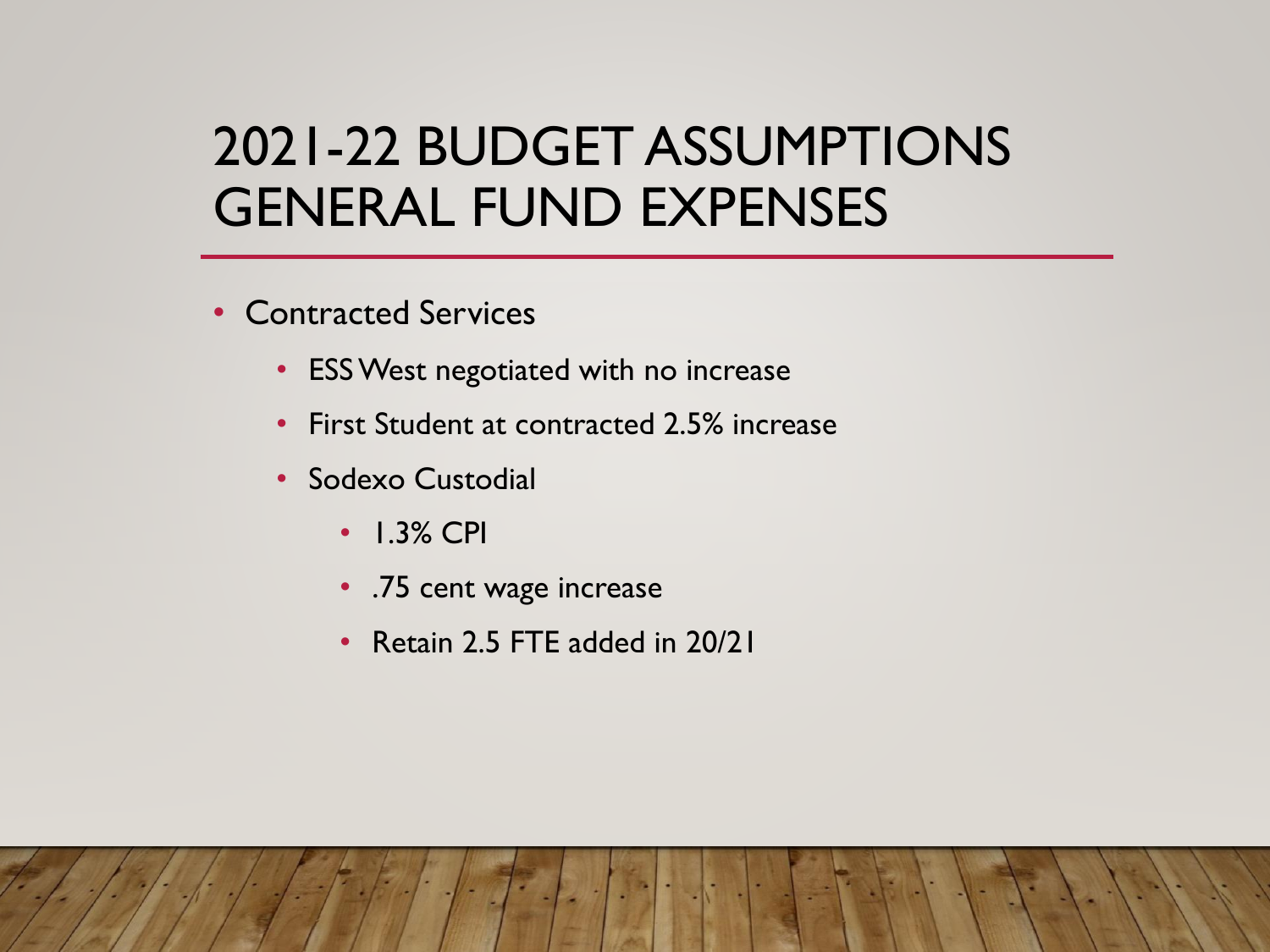| <b>Allocations Increased 2%</b> | <b>Discretionary</b> | <b>Co-Curricular</b> |
|---------------------------------|----------------------|----------------------|
| K-6 per ADM                     | \$144.80             | \$10.82              |
| 7-12 per ADM                    | \$169.92             | \$45.46              |

- Athletics 2% increase
	- \$576,232 Coaching Salaries and fixed costs current staffing levels
	- \$30,000 moved from Secondary Ed budget for equipment
	- \$25,731 for substitutes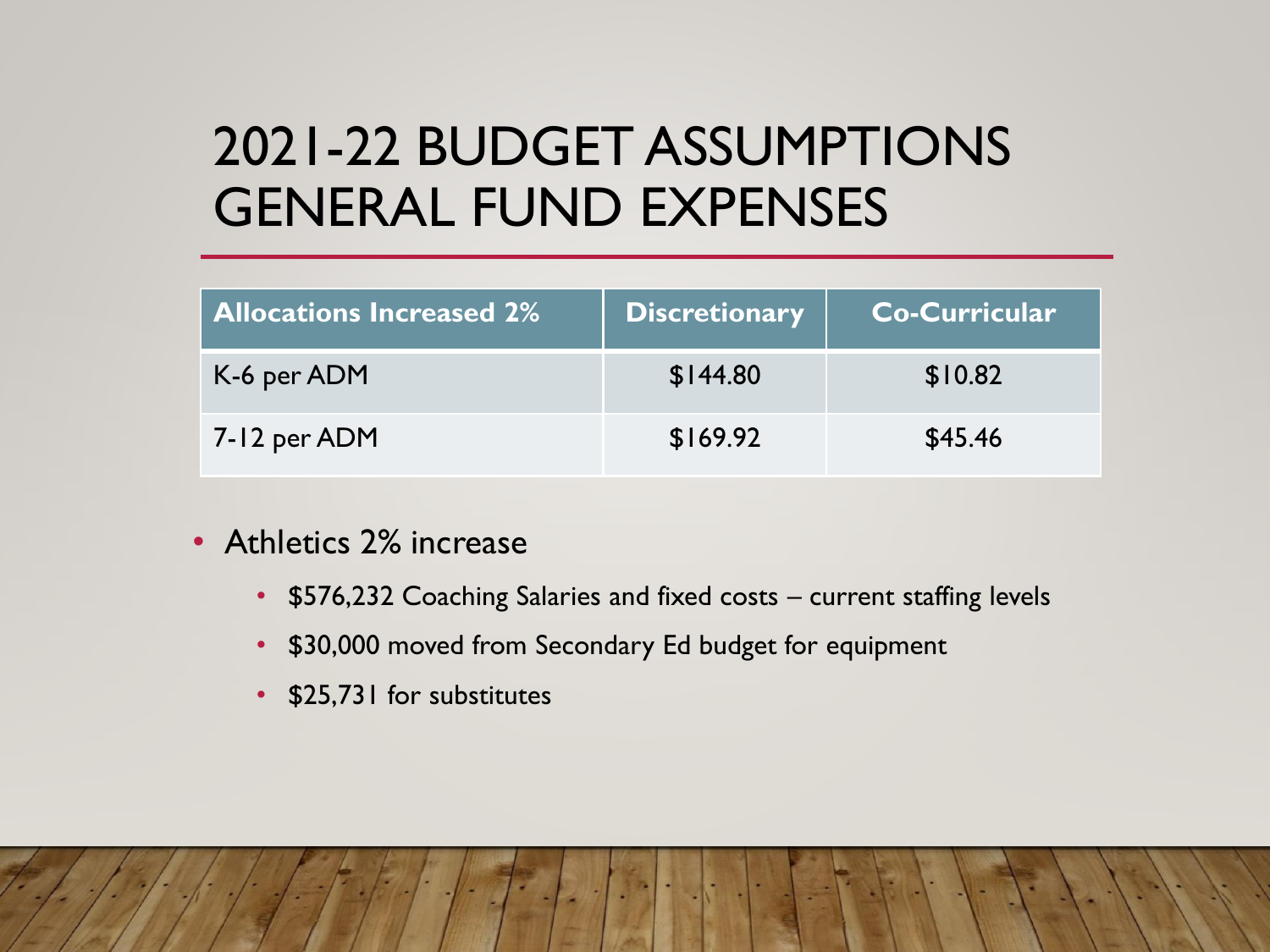- Central Budgets
	- 2% discretionary increase
	- **Based on rollup of current staffing**
	- Early Retiree Medical reduced by \$14,282.
		- Licensed Early Retiree program ended
		- Administrative Retiree Agreements included here
	- Utility budgets increased 3% with  $$188,114$  charged to food services
	- Property & Liability insurance increased 20% to cover premium increase
	- Cyber insurance increased 50% due to increase nationwide claims
	- Board budget includes funds for NSBA conference, BoardBook and Community Events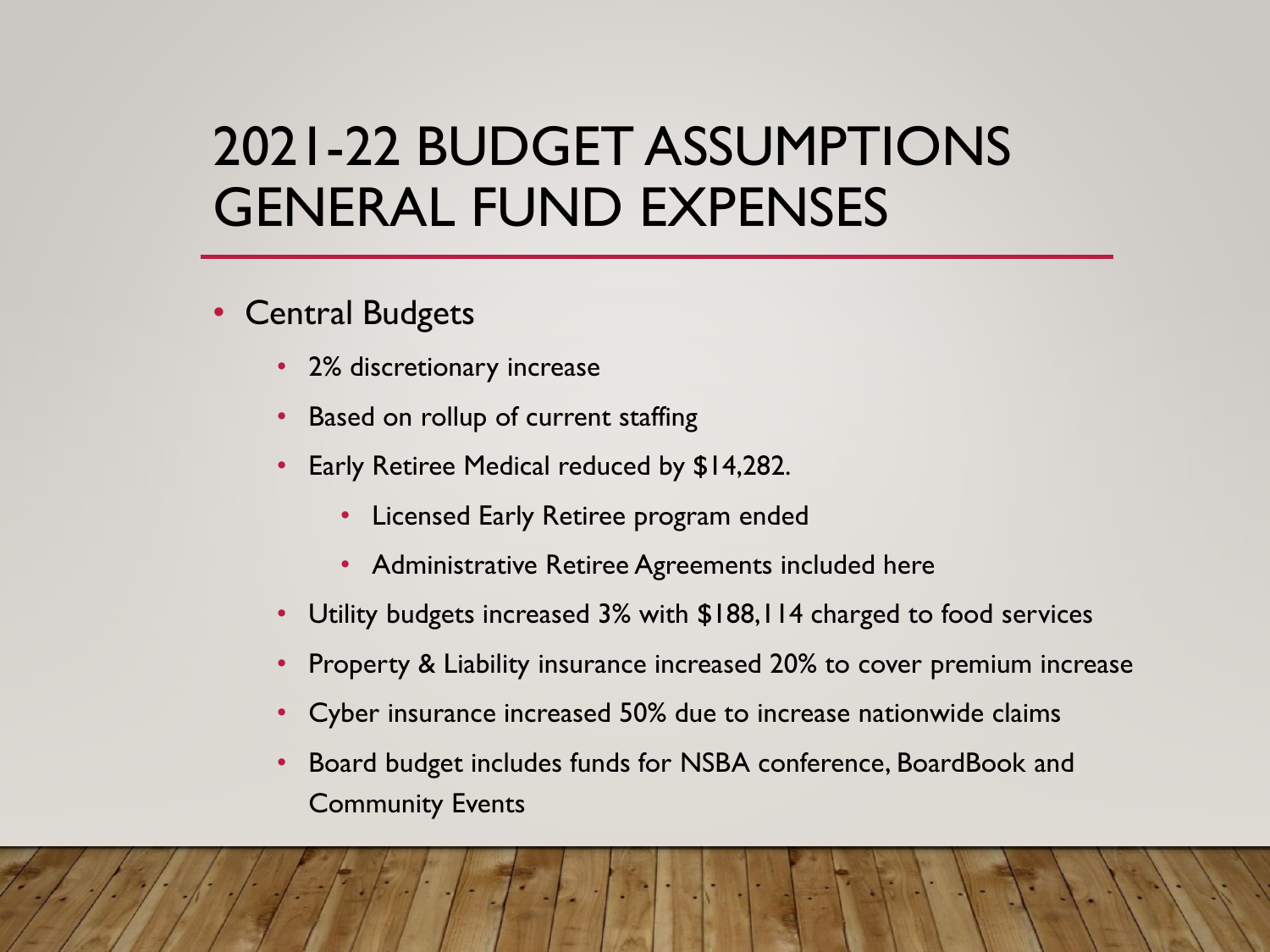## DISTRICT STRATEGIC GOALS

#### • **Academic Achievement and Student Success**

- Increase Attendance
- Increase Graduation Rates
- Increase implementation of PBIS systems and Decrease Behavioral Exclusions
- Align K-12 Mathematics
- Continue to Align K-12 AVID Implementation and Strategies
- **Increase Student Engagement**
- **Create an Equity Plan and Provide Culturally Specific Outreach to our Growing Hispanic Community**
- **Fully implement the Board's Five Year Strategic Plan**